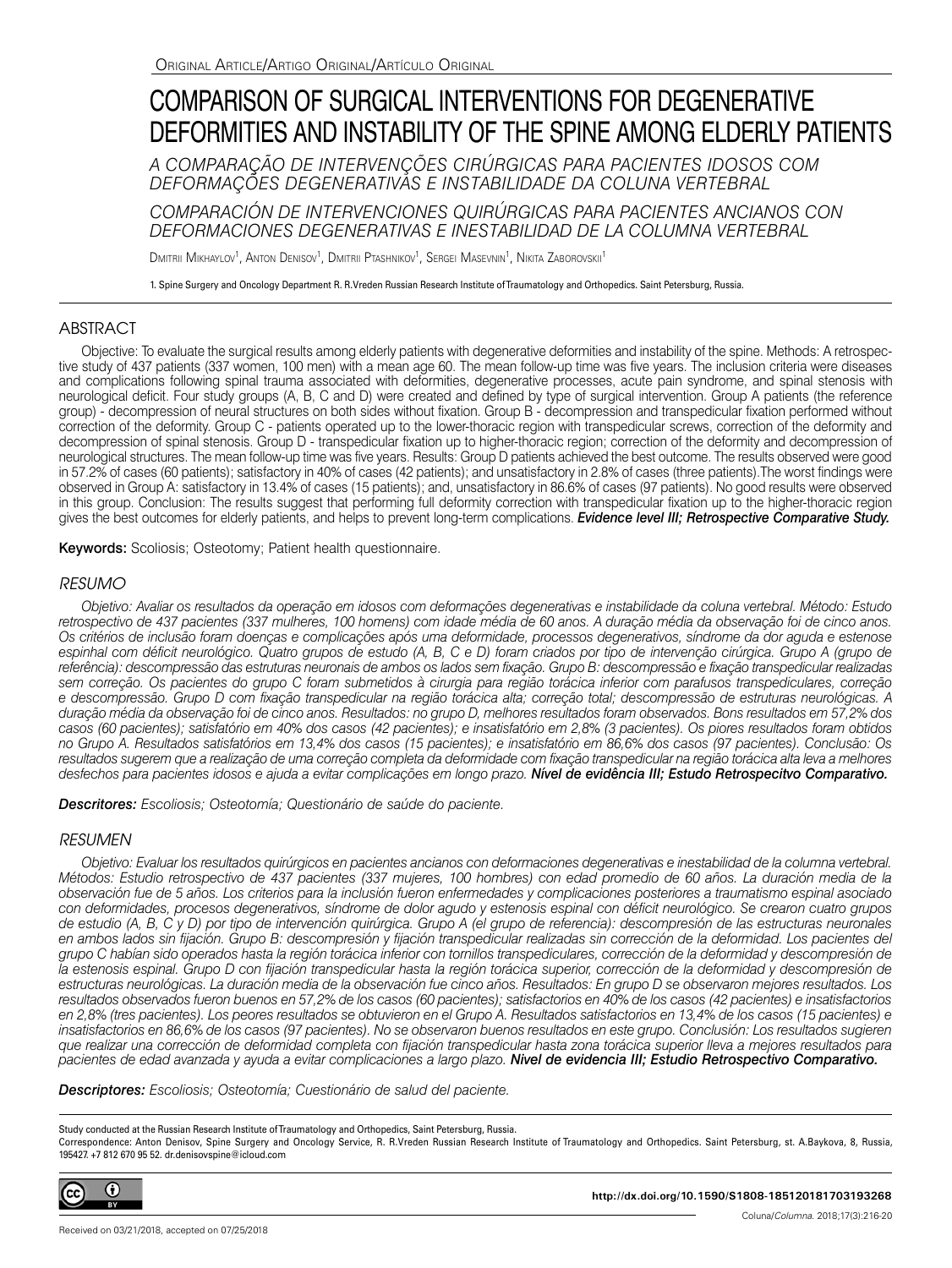## **INTRODUCTION**

Treating degenerative spinal deformities accompanied by segment instability in elderly patients is problematic, and improved approaches are needed. The deformity is prevalent, affecting up to 60% of senior aged people. In the USA, around 3.3 billion dollars per annum is spent on treating spinal deformities in patients aged 60 years or older.<sup>1-3</sup>

Recently, surgical treatment for severe lesions has become more common. Degenerative spinal deformities are present in segment instability and secondary spinal stenosis.<sup>1,3–6</sup> New surgical techniques and modern anesthetic procedures are enabling patients of any age to be operated on, even if they present severe somatic pathology. $3,6$ 

A crucial link in further medical tactics for senior age patients with spinal column deformities is the pathological changes that occur in the bone-ligament formations and spinal cord. Resolving skeletal and neurological problems simultaneously requires a combined neuro-orthopedic approach; hence, surgical treatment should be combined with stabilizing and decompressing interferences.<sup>4,9</sup>

Where old age is combined with severe somatic pathology, the extensiveness of surgical intervention should still preserve opportunities for self-reliance and social activity.5,6,8,10,11

Though understanding of treatment volume is quite clearly defined in general terms, this not the case for elderly patients. $5-7,12$ 

It is clear from the current literature that further research is needed on the subject of treating elderly patients with deformities, spinal stenosis, and segment instability. It is necessary to specify the indications, extent, and priority of operational treatment for this patient category, and to improve the forms of surgical treatment.

#### Aim of the study

To compare surgical treatment results among elderly patients with degenerative deformities and instability of the spine.

#### METHODS

Ethical approval. The study was approved by the research ethics committee.

Patient consent. All patients gave their informed consent prior to being included into the study.

Retrospective study of 437 patients (337 women, 100 men) with a mean age 60, operated at the Russian Orthopaedic Institute of Traumatology and Orthopaedics – Vreden R.R. The follow-up period was 5 years (operated from 2002 to 2012).

#### Inclusion criteria

- 1. 60 years or older
- 2. presence of spinal deformity with Cobb angle of more than 30°
- 3. multiple spinal stenosis
- 4. Neurological deficit (Paresthesia of the lower limbs 3.5 points) and intensive acute pain syndrome (VAS score 7 and above)
- 5. Prior decompression of neural structures, with or without correction of the deformity.

The mean age of the patients was 68 years (range from 60 to 88 years). The majority of the patients (337 or 77%) were women, and 100 (23%) were male.

Etiologically, all the patients were separated into 3 groups: (1) 137 had vertebral column instability and neurological deficit due to degenerative process after idiopathic and kyphotic deformity; (2) 170 patients had degenerative scoliosis, and (3) 130 had posttraumatic deformities (more than 6 months after the incidence) plus the presence of degeneration.

Four groups were created for analysis, based on the type of surgical intervention performed.

Group A comprised patients with prior decompression of neural structures on both sides without fixation (reference group).

Group B comprised patients who underwent decompression and transpedicular fixation performed for spinal segments without correction of the deformity.

Patients of Group C underwent surgery up to the lower-thoracic region with transpedicular screws, correction of the deformity, and decompression of spinal stenosis.

Group D patients underwent transpedicular fixation up to higherthoracic region, correction of the deformity, and decompression of neurological structures.

The duration of observation was 5 years.

All patients had passed a total complex preoperative test, including radiological and clinical methods. Additionally, information was obtained on mineral bone density by the DEXA method.

Spinal deformity criteria were evaluated using the Schwab-SRS Adult Spinal Deformity classification.<sup>10</sup> A summary of the types of deformity is shown in Table 1.

Nearest, mid-term, and long-term treatment results were evaluated using the VAS scale, Oswestry Disability Index, and SRS-24. The degree of neurological breaches was determined by neurological examination. The influence of intermittent lameness was reflected in quality-of-life questionnaires. A summary of the results of the four groups is shown in Table 2.

#### Statistical data processing

Dispersion analysis – ANOVA (Tukey HSD test) was performed using the software program Statistica 10. Confidence intervals were calculated by the improved Wald test, and normality of distribution was verified by the Shapiro-Wilk test.

A detailed study of the patients' data revealed that all the results were comparable (in terms of level of the pain, degree and significance of the deformity, and quality of life), which enabled us to conduct a comparative analysis and to consider all distinctions in the postoperative period related to the surgical treatment.

|                           |  |  | <b>Table 1.</b> Summary of deformity types using the Schwab-SRS Adult Spinal |  |
|---------------------------|--|--|------------------------------------------------------------------------------|--|
| Deformity classification. |  |  |                                                                              |  |

| Type of<br>deformity | <b>Modifier</b>       |                    | Number of patients (% from the<br>sample) (boundaries of confidence<br>interval Wald)                  |                                     |  |  |
|----------------------|-----------------------|--------------------|--------------------------------------------------------------------------------------------------------|-------------------------------------|--|--|
|                      | PI-LL                 | РT                 | <b>Global Balance</b>                                                                                  |                                     |  |  |
|                      | A $(< 10^{\circ}$ )   | $L (< 20^{\circ})$ | $N$ (SVA $<$ 4 cm)                                                                                     | 35(8%)<br>$(0.0579 - 0.1096)$       |  |  |
| L                    | B (10° -20°)          | M (20-30°)         | P(SVA4-9.5 cm)                                                                                         | 56 (12.7%)<br>$(0.0999 - 0.1629)$   |  |  |
|                      | $C$ ( $>20^{\circ}$ ) | $H (>30^{\circ})$  | 61 (14%)<br>PV(SVA > 9.5 cm)<br>(0.1101-0.1754)<br>72 (16.5%)<br>$N$ (SVA<4 cm)<br>$(0.1328 - 0.2026)$ |                                     |  |  |
|                      | $A$ (<10 $^{\circ}$ ) | $L (< 20^{\circ})$ |                                                                                                        |                                     |  |  |
| D                    | B (10°-20°)           | M (20-30°)         | P(SVA4-9.5 cm)                                                                                         | 86 (19.7%)<br>$(0.1621 - 0.2367)$   |  |  |
|                      | $C$ ( $>20^{\circ}$ ) | H (>30°)           | PV(SVA > 9.5 cm)                                                                                       | $61(14\%)$<br>(0.1101-0.1754)       |  |  |
| S                    | B (10° -20°)          | M (20-30°)         | P(SVA4-9.5 cm)                                                                                         | 38 (38(8.7%)<br>$(0.0638 - 0.1173)$ |  |  |
|                      |                       | H (>30°)           | PV(SVA>9.5 cm)                                                                                         | 28 (28(6.4%)<br>$(0.0393 - 0.1019)$ |  |  |

Table 2. Summary table of patient parameters.

| <b>Parameters</b>         | Groups            |                                                                                |                           |                                                         |       |  |  |  |
|---------------------------|-------------------|--------------------------------------------------------------------------------|---------------------------|---------------------------------------------------------|-------|--|--|--|
| before<br>surgery         | Α                 | В                                                                              | C                         | D                                                       | р     |  |  |  |
| age                       | 69 (62-78)        | 70 (60-80)                                                                     | 72 (63-81)                | 72 (62-82)                                              | 0.17  |  |  |  |
| men                       | 23                | 27                                                                             | 24                        | 26                                                      | 0.21  |  |  |  |
| women                     | 89                | 86                                                                             | 83                        | 79                                                      | 0.35  |  |  |  |
| VAS mean<br>value (SD)    | $8 (+2.2)$        | $8 (+2.4)$                                                                     | $8 (+1.9)$                | $8 (+2.3)$                                              | 0.24  |  |  |  |
| ODI mean<br>value % (SD)  | 77.4 $(\pm 4.1)$  | $78.5 (\pm 3.8)$                                                               | 78.1 (±4.2)               | $77.3 (+3.2)$                                           | 0.19  |  |  |  |
| SRS-24 mean<br>value (SD) | $1.9 \ (\pm 0.6)$ | $1.9 \ (\pm 0.5)$                                                              | $1.9 \ (\pm 0.4)$         | $1.9 \ (\pm 0.8)$                                       | 0.38  |  |  |  |
| paresis                   |                   |                                                                                |                           |                                                         |       |  |  |  |
| PI-LL (SD)                | 22.4° $(\pm 3.7)$ | $23.3^{\circ}$ ( $\pm 3.6$ )                                                   | $23^{\circ}$ ( $\pm$ 4.2) | $22.7^{\circ}$ ( $\pm 3.9$ )                            | 0.27  |  |  |  |
| PT (SD)                   | 34.3° $(\pm 4.3)$ | 33.5 $^{\circ}$ ( $\pm$ 2.9)                                                   |                           | 35.5° ( $\pm$ 3.1) 34.2° ( $\pm$ 4.2)                   | 0.176 |  |  |  |
| LL (SD)                   | 12.3° $(\pm 2.1)$ | 13.1° $(\pm 1.9)$                                                              |                           | 12.7° $(\pm 2.8)$   12.9° $(\pm 2.5)$                   | 0.13  |  |  |  |
| TK (SD)                   | 44.7° $(\pm 4.7)$ | 45.2 $^{\circ}$ ( $\pm$ 5.1)                                                   | 44.3° $(\pm 5.3)$         | 45.1° $(\pm 4.4)$                                       | 0.22  |  |  |  |
| SVA (SD)                  |                   | 7.3 cm( $\pm$ 2.2) 7.9 cm ( $\pm$ 2.4) 8.1 cm ( $\pm$ 1.9) 7.5 cm ( $\pm$ 1.7) |                           |                                                         | 0.178 |  |  |  |
| CSA (SD)                  |                   |                                                                                |                           | 4.5 cm (±1.3) 3.9 cm (±1.7) 4.4 cm (±1.4) 4.2 cm (±1.5) | 0.183 |  |  |  |
| Cobb (SD)                 |                   | 38.3° ( $\pm$ 4.8) 38.1° ( $\pm$ 5.2) 37.7° ( $\pm$ 4.5) 38.4° ( $\pm$ 5.3)    |                           |                                                         | 0.16  |  |  |  |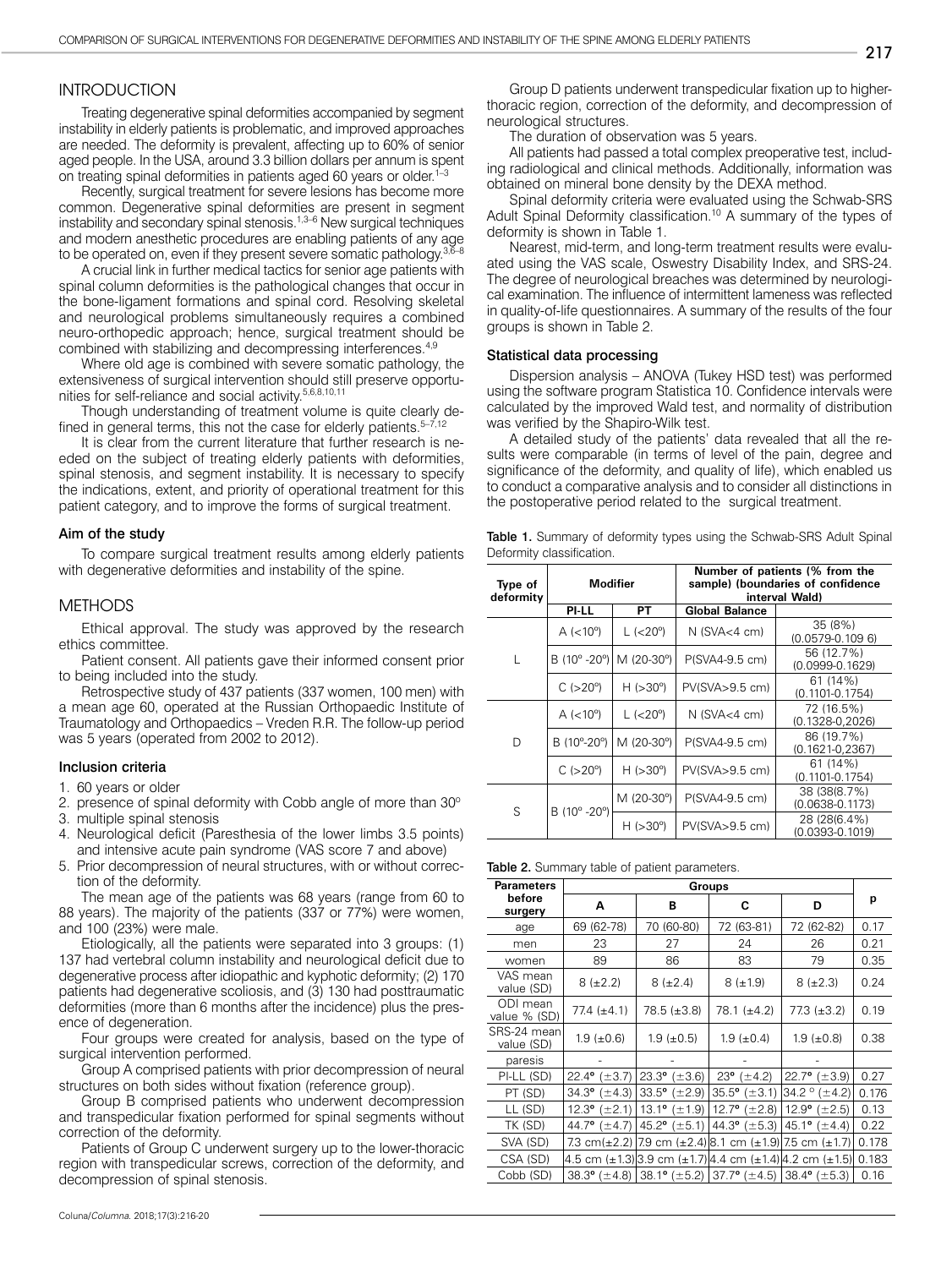## Surgical interventions

The patients of Group A underwent decompression of the spinal canal by foraminotomy via the tubular approach (one-two segments) or the central posterior approach (more than two segments).

The patients of Group B underwent fixation by transpedicular screws to stabilize the vertebral column without correction of the deformity, and neural decompression of the involved segments. (Figure 1)

The patients of Group C underwent fixation up to lower-thoracic region with correction and decompression. Monoaxial and uniplanar screws were added to correct the vertebral rotation. (Figure 2)

The patients of Group D underwent fixation up to higher-thoracic region with correction and decompression of spinal stenosis.

## RESULTS

X-ray control was carried out at 3, 6, 12, and 18 months during the first 18 months of postoperative follow-up, and once in a year after the initial follow-up period.

The results were evaluated intra-group and inter-group, and compared with the primary data. The clinical control was carried out at 3, 6 12, and 18 months in the first year, and at two and five years after surgery.

The results showed different levels of pain in each of the patient groups. (Figure 3)

 The early postoperative result in Group A was an even decrease in the level of pain, which can be explained by the type of surgical intervention performed. Similar results were found in Group B and





D, there was no statistically significant difference between the preoperative and postoperative pain levels. During the early follow-up period, the pain level tended to decrease unevenly in all the groups.

In Group A, the level of pain increased. This can be explained by the increasing instability of the spinal column confirmed in the functional X-ray films. In Groups B and C, significant positive dynamics were observed, which can be attributed to the adaptation to new conditions of balance, the healing process in the area of surgical approach, and the formation of a primary bone block.

were correlated with the less aggressive surgery. In Groups C and

During the second follow-up period, the patients of Groups A, B and C demonstrated negative dynamics with increased pain. The occurrence of the first complications was observed in this period.

The level of the pain increased, to the detriment of a continued increase in instability in the functional spinal unit (Group A) and problems with adjacent levels (Groups B, C, and D). At the same time, the patients of Group D had less complications and less increase of pain.

At the end of 5 years of follow-up, pain had reached practically preoperative levels in Group A, decreased considerably in Groups B and C and decreased maximally in Group D. Meanwhile, the data for Groups B and C were comparable. (Figure 4) Comparing the changes using the Oswestry Disability Index (ODI), we obtained the data given below. (Figure 5)

In Group A, the significant postoperative improvement was replaced by gradual steady return to initial levels. There were also changes in the Oswestry Disability Index (ODI) and evaluation of patient satisfaction with the treatment (SRS-24). (Figures 4 and 5) These results are related to increasing of spinal instability and increasing pain. In Groups B, C, and D, the ODI ratings and SRS-24 demonstrated



**Figure 3.** Pain level changing on VAS scale during 5 years, where  $10 =$ maximum pain, and  $0 =$  absence of pain. The table is based on the ratings

of mean values with confidence intervals for each group.





Figure 2. Transpedicular system installed up to the lower-thoracic region of the spine with cement augmentation.

## 218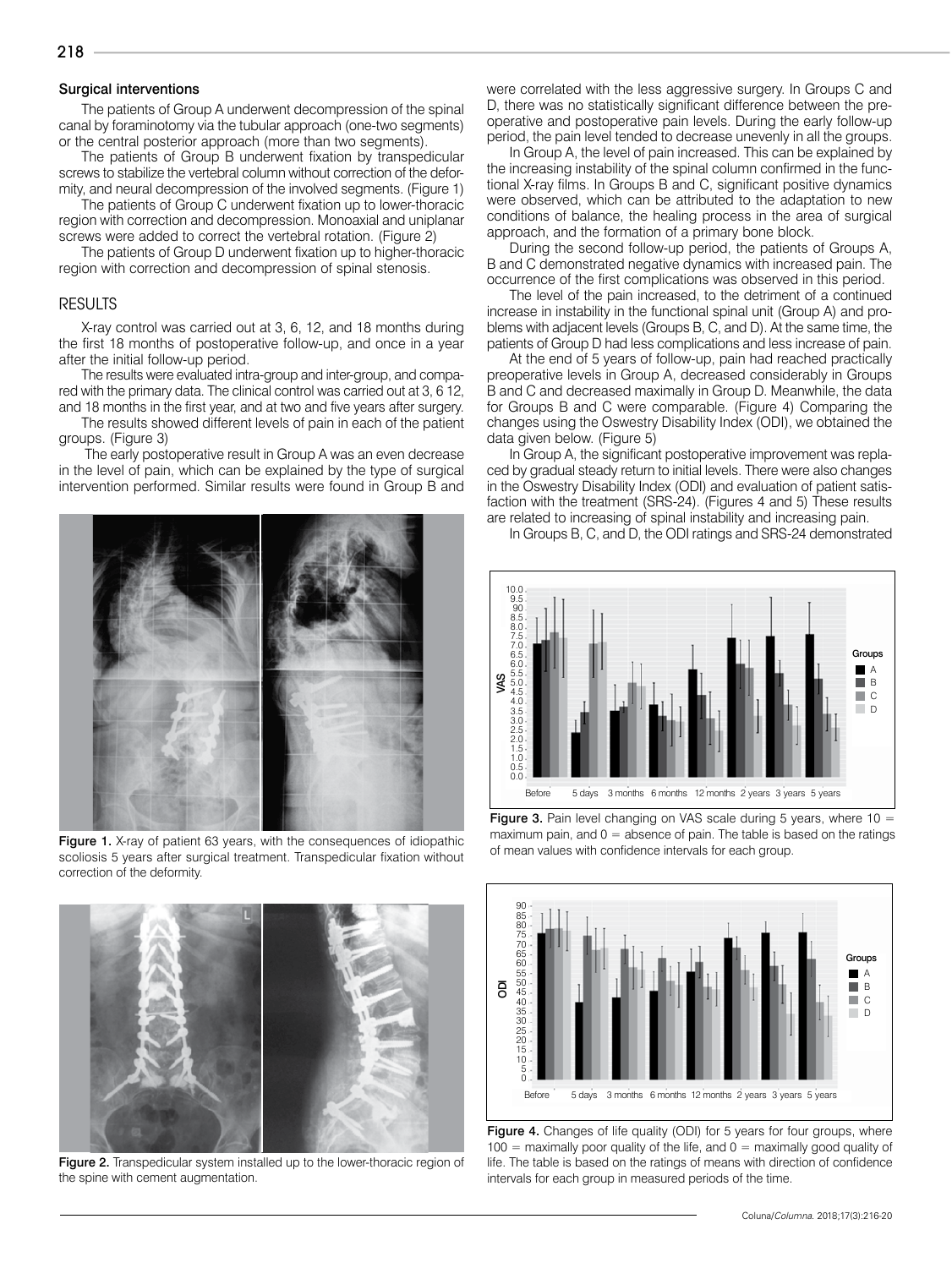a smooth tendency to improvement, related to complications, which increased during this period. (Figures 4 and 5)

In Groups A and B, no neurological infringements were observed in the postoperative period, but neurogenic lameness increased during the entire follow-up period. In Groups C and D, unilateral monoparesis of two to four degrees was observed in 18% (Group C) and 15% (Group D), which can be explained by the nerve traction during the correction of spine deformity.

In total, at the end of five years of supervision, the lowest result was found in Group A, with 13.4% satisfactory results (15 patients) and 86.6% unsatisfactory results (97 patients). No good results were observed.

For the patients in Group B, good results were obtained in 19.5% (22 patients), satisfactory in 50.5% (57 patients) and unsatisfactory in 30% (34 patients).

For Group C, there were 24.3% good results (26 patients), 45.7% satisfactory (49 patients), and 30% unsatisfactory (32 patients). (Figure 5)

The best outcome was obtained in Group D, with 57.2% good results (60 patients), 40% satisfactory results (42 patients), and 2.8% unsatisfactory (3 patients). (Figure 6) These data confirm the statistical validity of the distinctions in relation to the surgical treatment results.

Comparative results of the clinical research are shown in Table 3 and Figure 7.



Figure 5. Changes of quality of life and satisfaction by results of surgical treatment on SRS-24 for 5 years in four groups, where  $5 =$  maximally good result, and 1 = maximally poor result. The table is based on the ratings of means with direction of confidence intervals for each group in measured periods of the time.



Figure 6. Results of the treatment in all groups 5 years postoperative. The value of  $\chi^2$  is 205.801. Critical value  $\chi^2$  is 16.812 (at value p < 0.01).

#### Surgical complications

The following complications were observed: increasing neurological deficit, with acute pain syndrome, instability and (or) construction fracture, adjacent segment disease with instability and (or) vertebral fractures of the adjacent level.

In total, revision surgeries due to complications were carried out in 29% (127 cases) at 113 patients (25.8%). Of these, 8.7% (38 operations, 30% from all complications) involved reinstallation of the metal construction due to instability or breakage (24 subjects, 5.5% of the total). However, for Group A this complication was not typical. In Group B, there were 8 cases (21% of the total with this type of complication), in Group C there were 26 cases (68.4%) and in Group D there were 4 cases (10.6%) (Figure 7). Operations due to neurologic infringements were performed in 13.3% cases (58 operations, 45.6% of all complications). In Group A, there were 28 cases (48.3%), in Group B, 13 cases (22.4%), in Group C, 15 cases (25.9%) and in Group D, 2 cases (3.4%). Pathology of adjacent segment was revealed in 7% (31 cases, 24.4% of all complications). In Group A, no complications were observed. In Group B there were 12 cases (38.8%), in Group C, 18 cases (58%) and in Group D only one case (3.2%) (Figure 8).

## **DISCUSSION**

Vakkaro and Sharik suggest that decompression can result in greater collapse of the functional spinal unit, instability, and exacerbation of the lumbar deformity, resulting in increasing pain, to the detriment of strengthened spinal stenosis. This authors ascribe to the tactics of executing decompression and fixation with correction of the deformity.<sup>13</sup>

Our research was performed to determine the efficiency of various surgical methods in elderly persons with deformities of the spinal column. The patients were divided into four groups, depending on the extent of surgical intervention performed.

It was noted that patients of Group A withstood the operation better than others in the nearest follow-up period, but in the later follow-up period, the results for this group were unsatisfactory.



Figure 7. X-ray film of female 74 years, in first year postoperative, AP and lateral views. Loss of correction with construction instability. Positive sagittal balance SVA+68 cm, frontal imbalance 12 cm, lordosis angle LL=32º.

| <b>Groups</b> |            |                  | Preoperative       |              | 5 years postoperative |                  |                    |              |  |
|---------------|------------|------------------|--------------------|--------------|-----------------------|------------------|--------------------|--------------|--|
|               | VAS (SD)   | ODI (SD)         | <b>SRS-24 (SD)</b> | Paresis% SD) | VAS (SD)              | ODI (SD)         | <b>SRS-24 (SD)</b> | paresis (SD) |  |
|               | $8 (+2.2)$ | $77.4~(\pm 4.1)$ | $1.9 \ (\pm 0.6)$  |              | $8 (+2.4)$            | $76.5 (\pm 2.1)$ | $2.2 \ (\pm 0.6)$  |              |  |
|               | $8 (+2.4)$ | $78.5 (\pm 3.8)$ | $1.9 \ (\pm 0.5)$  |              | $4 (+1.2)$            | 53.7 $(\pm 5.8)$ | $2.9 \ (\pm 0.3)$  |              |  |
|               | $8 (+1.9)$ | $78.1 (\pm 4.2)$ | $1.9 \ (\pm 0.4)$  |              | 4.0 $(\pm 0.7)$       | 45.3 $(\pm 4.7)$ | $3.7 \ (\pm 0.4)$  | $6 (+0.7)$   |  |
|               | $8 (+2.3)$ | $77.3 (+3.2)$    | $1.9 \ (\pm 0.8)$  |              | $3.0 \ (\pm 1.5)$     | 37.1 $(\pm 3.4)$ | 4.1 $(\pm 0.4)$    | $3 (+0.5)$   |  |
| P value       | 0.24       | 0.19             | 0.38               |              | 0.036                 | 0.012            | 0.025              | 0.0027       |  |

Table 3. Master table of treatment results in 5 years.